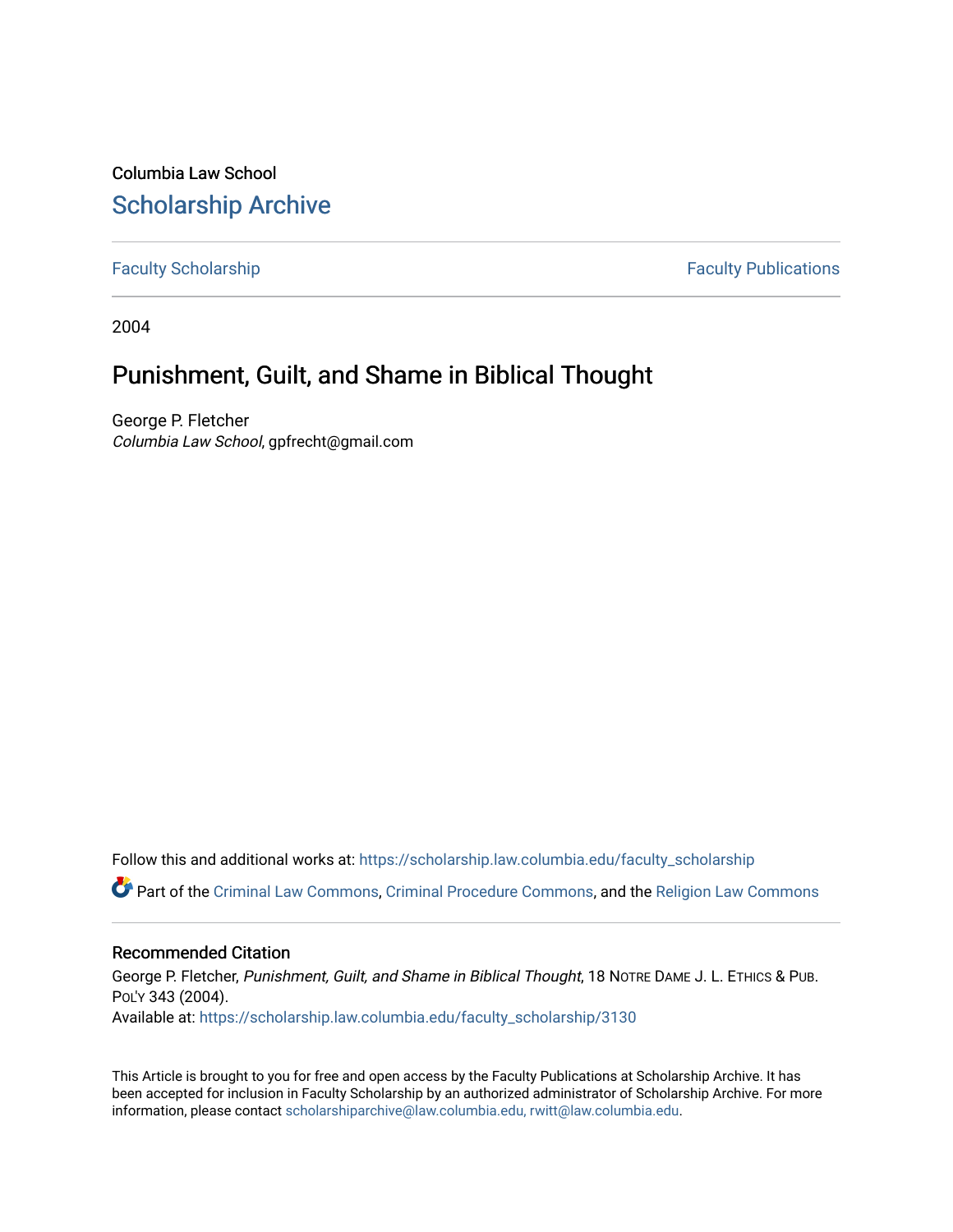# **PUNISHMENT, GUILT, AND SHAME IN BIBLICAL THOUGHT**

#### **GEORGE** P. FLETCHER\*

The centrality of guilt in the criminal law provides puzzling perspective in the perennial debate on the nature and purpose of punishment. **Why** is it that all legal systems use this highly charged moral term to refer to an essential component of liability to punishment? This question is not easily answered. The reliance on the concept of guilt in the criminal law is suffused with paradox and mystery.

First, we do not really require guilt in order to punish; we insist only that the defendant be found guilty-that is, in common law systems, that the jury return a verdict of "guilty." The defendant need not feel anything, least of all actual guilt for having committed the crime. Significantly, where we do probe the defendant's sentiments, namely in sentencing, the relevant question is not guilt but remorse or regret. A Virginia jury recently imposed the death penalty on one of the Washington snipers, John Allen Muhammad, and some of the jurors explained their verdict to the press on the grounds that he did not express remorse for the killings.' It probably would not have helped him much to say that he recognized his guilt or that he felt guilty for what he had done. The jurors wanted to hear something more than that which they had already assumed.

We use the language of guilt and blame in the criminal law without actually demanding that anyone feel guilty or that anyone blame anyone else. The defendant must be blameworthy for a wrongful act in order to be found guilty. If the act is committed under conditions of insanity or duress, the actor is not blameworthy. But to say that the actor is blameworthy is not to imply that the judge or jury actually tenders a certain sentiment, a pos-

<sup>\*</sup> Cardozo Professor of Jurisprudence, Columbia University School of Law.

<sup>1.</sup> James Dao, *Sniper Mastermind Sentenced to Death*, **INT'L HERALD TRIB.**, Nov. 26, 2003, at 5.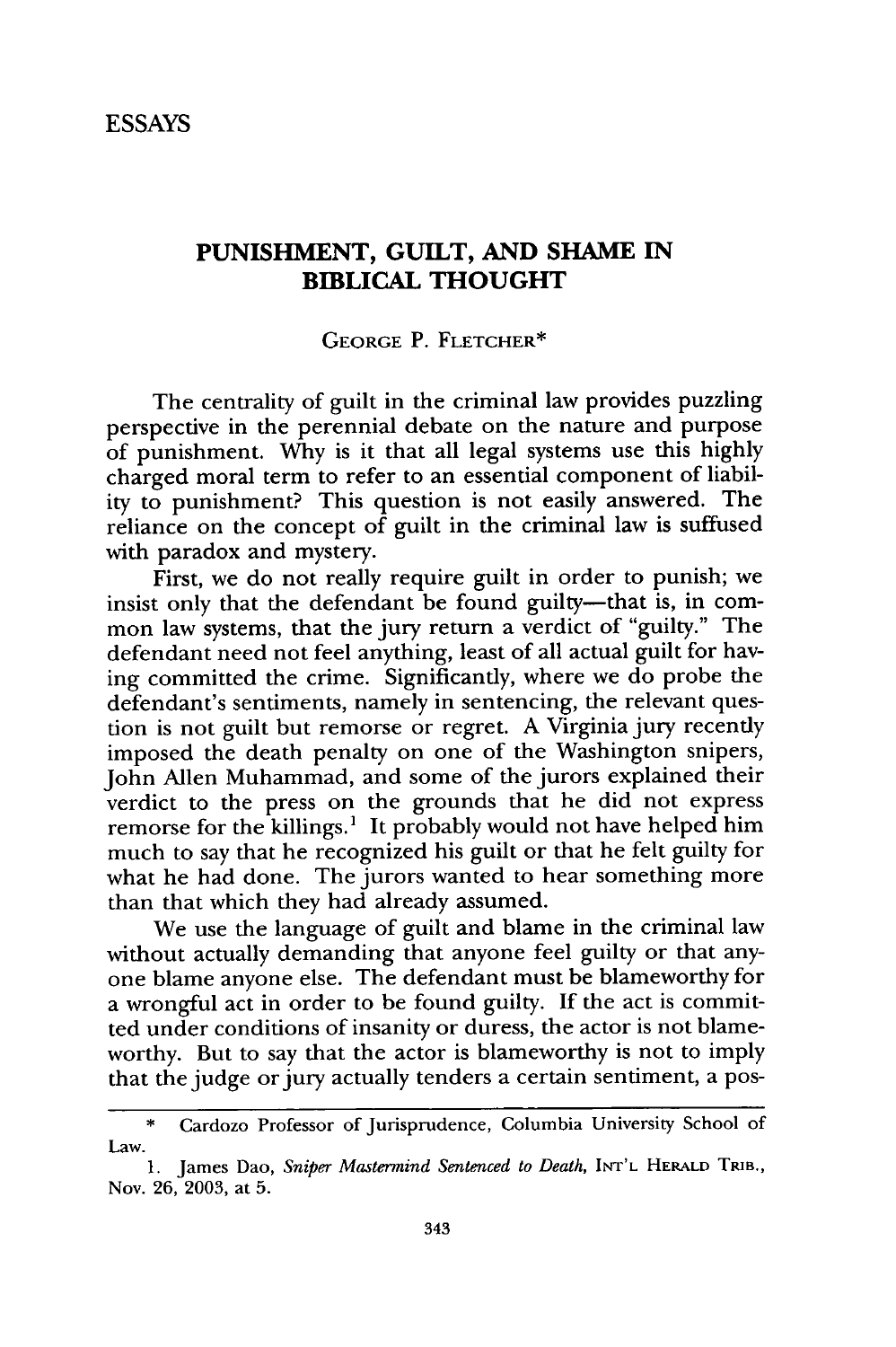ture of blaming, toward the defendant in the dock. In the same way that the defendant need not feel actual guilt, those condemning him need not tender a feeling of blame. On that particular day, the official actors in the legal system might feel nothing at all. Still they are required, in their roles, to act as though they actually blamed an offender who has no justification or excuse for committing a crime. Obviously, the evidence-not the transient sentiments of the officials-should determine liability to punishment.

Thus, we use the language of guilt and blame in the criminal law without expecting that anyone actually feels guilty or feels the need to blame. It is as though we are watching a production of Hamlet and know that Hamlet is supposed to feel ambivalence about acting, but we do not know whether the particular actor playing Hamlet feels anything of the sort.

Alasdair MacIntyre's notable comment about contemporary moral theory could apply as well to the language of guilt and punishment: "What we possess **...** are the fragments of a conceptual scheme, parts which now lack those contexts from which their significance derived."<sup>2</sup> In the field of criminal justice we seem to be living in the afterlife of some other conceptual scheme that was once rich with meaning. My task in this paper is to engage and pursue that hypothetical Eden of meaning by engaging in an archeological study of the concept of guilt. I will examine the concept in one of its primary sources, the Bible-in particular, the Hebrew Bible and the book of Genesis. These texts are not the only sources of our concept of guilt and punishment, but surely they must be among the formative texts of Western culture.

#### I. GUILT As POLLUTION AND SACRIFICE

When we go back to the Hebrew Bible, we have some difficulty pinpointing the exact emergence of the concept of guilt in the narrative of creation and the patriarchs.<sup>3</sup>  $\vec{A}$  good deal depends on the translation of the word "guilt" into Hebrew. Modern Hebrew relies upon the word *"ashma"* to capture the idea of guilt in the criminal law. Variations on the root alephshin-mem for *ashma* figure prominently in the biblical text but there is no reason to assume that this is the only way to render the concept of "guilt" in ancient Hebrew. For example, there is

<sup>2.</sup> **ALASDAIR** MACINTYRE, AFTER VIRTUE 2 (2d ed. 1984).

<sup>3.</sup> This article represents a revision of my thoughts as presented in the Storrs Lectures. *Cf* George P. Fletcher, *The Storrs Lectures: Liberals and Romantics at War: The Problem of Collective Guilt,* 111 YALE L.J. 1499 (2002).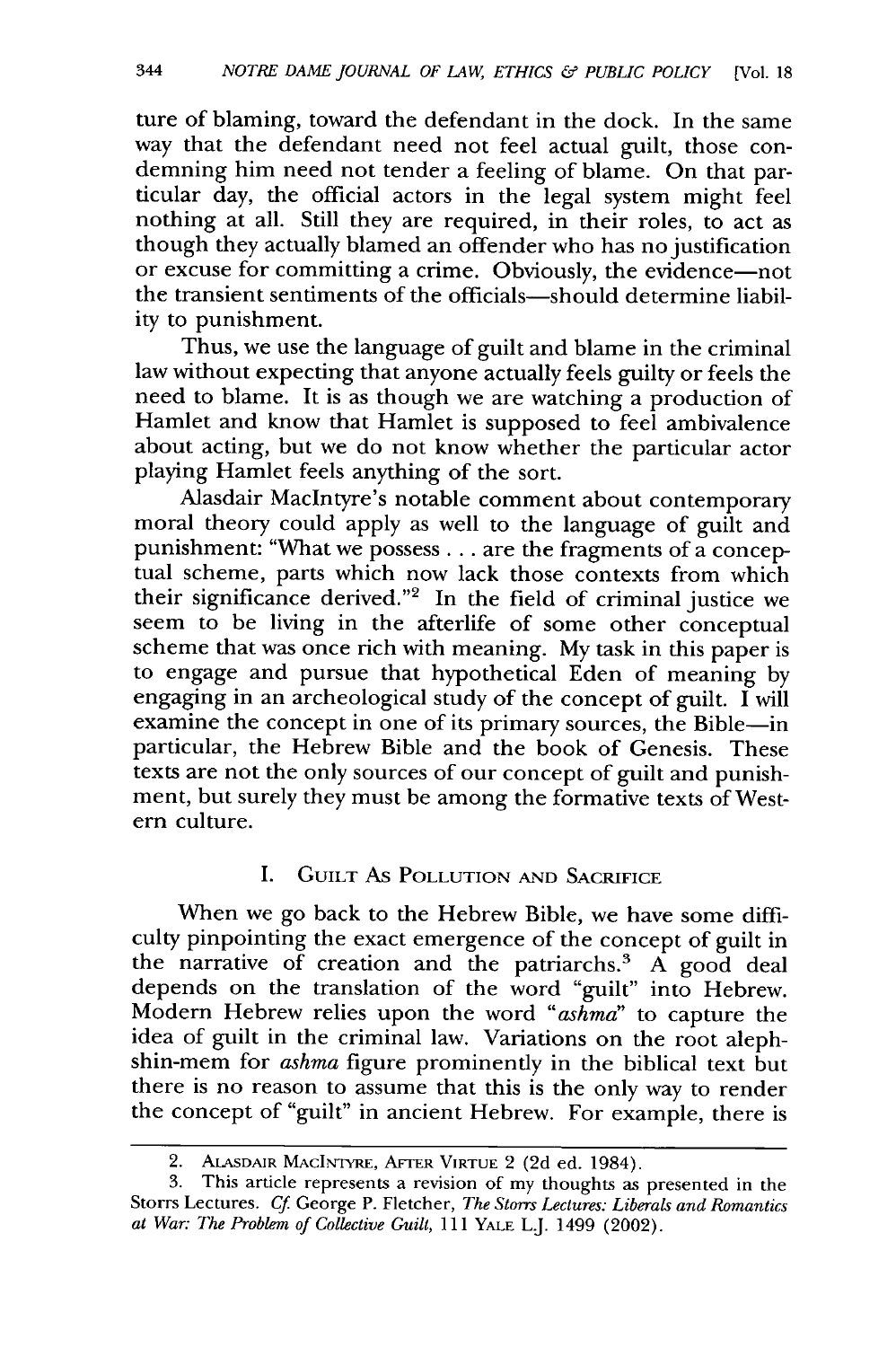considerable dispute about the proper reading of the colloquy between Cain and God after Cain slays his brother Abel and God sentences him to become a solitary wanderer of the earth-a fitting punishment for someone who has slain his brother. Cain intervenes, "My *avon* is more than I can bear." The problem is finding the right translation of *avon* into English or into any other modern Western language.

The King James translation of the Bible popularized Cain's lament as, "My punishment is greater than I can bear."<sup>4</sup> This way of rendering the text demeans Cain into someone who has committed fratricide and is unable to own up to the deed and accept punishment for what he has done. Interpreting Cain's *avon* as punishment fits well with the first murderers initial response to God: "Am I my brother's keeper?"5 But there are many clues that this translation is incorrect. For one thing, in the modern Hebrew, the word *avon* refers to a misdemeanor, a kind of crime, and not to the punishment for the crime. It would be proper, therefore, to render Cain's statement as: "My sin [crime, iniquity] is greater than I can bear." This would be, in effect, a confession of guilt. For reasons I do not comprehend, translators still gravitate today toward reading *avon* as punishment rather than as crime or sin.

In my view, Luther got it right when he translated the verse as: "Meine Sünde ist größer, denn daß sie mir vergeben werden m6ge."6 ("My sin is greater than can be forgiven me.") In the current on-line version of the translation, the editor has rewritten Luther's original to conform to the sense of the King James translation. It reads: "Meine Strafe ist zu schwer, als daß ich sie tragen könnte."7 ("My punishment is greater than I can bear.") The same bias is evident in the scholarship of James Kugel, who concedes that early readers of the text read *avon* as "sin" or "iniquity" but that this reading was, in his view, incorrect. His taking a stand on this delicate issue requires a reasoned argument, which he fails to provide.<sup>8</sup>

The common translation of "guilt" into Hebrew as *asham* or *ashma* makes its first appearance in the biblical narrative in the last of the three tellings of the story of a patriarch entering a foreign land and fearing that the "barbarians" will kill him in

<sup>4.</sup> *Genesis* 4:13.

*<sup>5.</sup> Genesis 4:9.*

<sup>6.</sup> DIE HEILIGE SCHRIFT 1 Mose 4:13 (1967) (Gideon version).

<sup>7.</sup> Menighetsfakultetet, *Das Erste Buch Mose (Genesis), at* http://www. menfak.no/bibelprog/mb?lMO+4,1-5,6&bi=Luther (last visited March 19, 2004) (on file with the Notre Dame Journal of Law, Ethics & Public Policy).

<sup>8.</sup> SeeJAMES L. KUGEL, THE BIBLE **AS** IT WAS 96 (1997).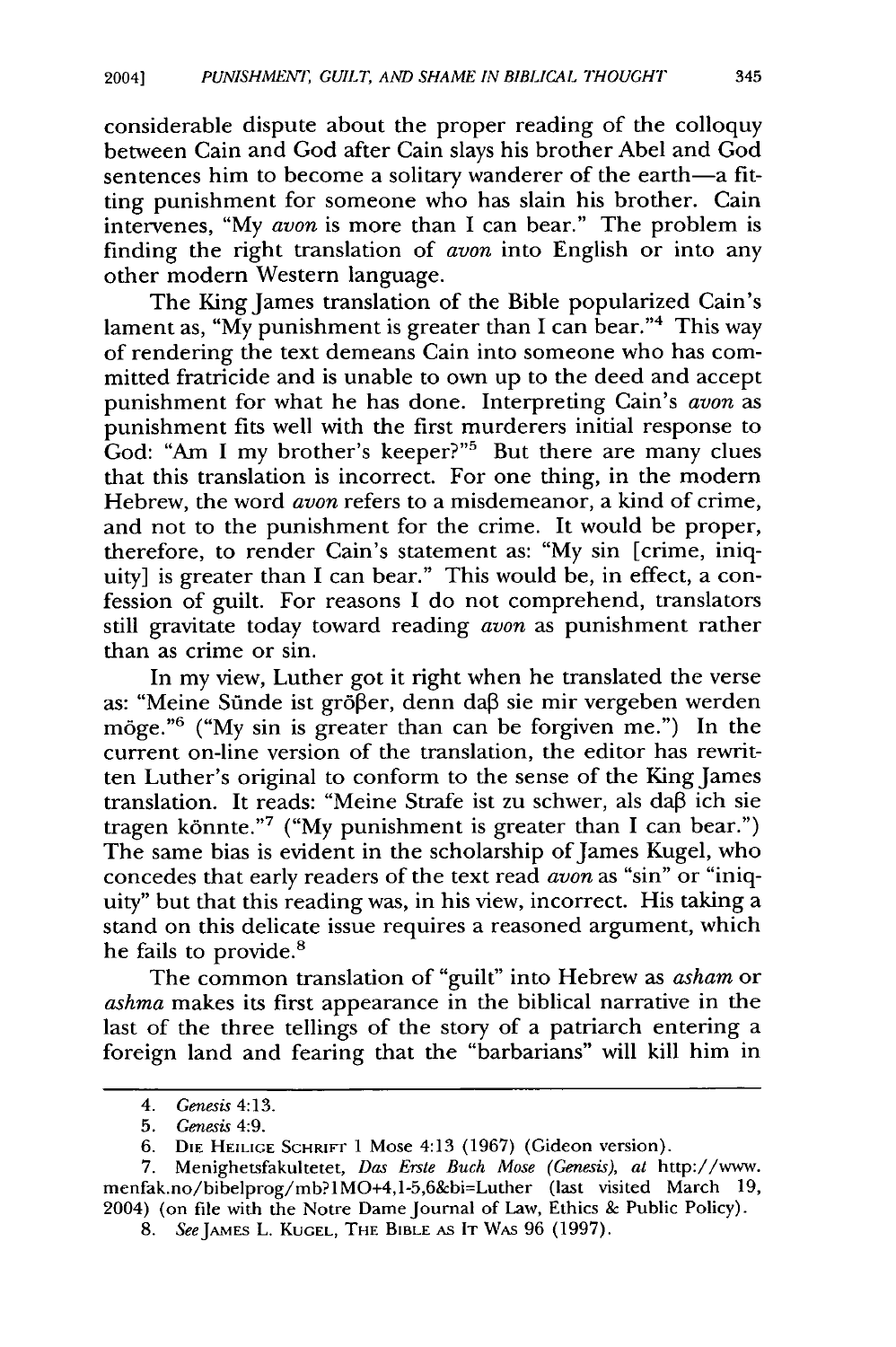order to gain the sexual favors of his wife. The pattern is always the same: Abraham (twice) and then Isaac relive the same deception-each tells the foreign potentate (first Pharaoh and then a king named Abimelech in the land of Gerar) that his wife is in fact his sister. In all three cases something happens to inform the potentate that either he or a man of his court is about to commit adultery.

In the first version, after Abraham passes Sarah off as his sister, Pharaoh takes her into court. Plagues then descend upon "Pharaoh and his household" as a sign that a sexual sin has occurred or is about to occur.<sup>9</sup> Pharaoh quickly realizes that something is wrong in the natural order and confronts Abraham with his lie. In the second retelling of the same basic story, the truth of sexual sin is realized not by a plague but by God coming to Abimelech in a dream and saying, "You are but a dead man because of the woman that you have taken, for she is a man's wife."10 In the third telling, when Isaac passes off Rebecca as his sister, a king also named Abimelech discovers the lie when he sees them engaging in affectionate behavior that would be incest if they were actually brother and sister.<sup>11</sup>

Assuming that they are not an incestuous couple, Abimelech confronts Isaac, establishes the lie, and then says: "What have you done to us? One of the people might have lain with your wife, and you would have brought guilt upon us."<sup>12</sup> The one who is responsible for the situation, the one who lied, is paradoxically not affected by the guilt. Guilt is objective and it affects the entire land where the sin occurs.

An analogy with Oedipus is compelling.<sup>13</sup> As Oedipus brought a plague on Thebes by killing his father and marrying

12. *Genesis* 26:10.

13. **SOPHOCLES, OEDIPUS** REx (R.D. Dawe ed., Cambridge Univ. Press 1982) (c. 429 B.C.).

<sup>9.</sup> *Genesis* 12:17 (New International Version).

<sup>10.</sup> *Genesis* 20:3. All translations of the Bible are my own, unless otherwise indicated.

*<sup>11.</sup> Genesis* 26:8. The assumption that they are engaged in sexual behavior derives from use of the verb *Ltsachech* to describe their activity. The verb is often translated as "sporting"-a term that also carries a sexual connotation in English. But no one is quite sure what the Hebrew word means. It also used a key term describing Ishmael's offense against Isaac, an offense so egregious that Sarah felt compelled to expel him from the household. *Genesis* 21:9. In that context it is often translated as "mocking." But why should mocking be regarded as so serious? It is more plausible to think of Ishmael as engaged in some kind of sexual abuse of his younger brother Isaac. In any event, some account is required to explain the use of the same verb to describe what was done to Isaac and later to capture what Isaac and Rebecca were doing in front of Abimelech.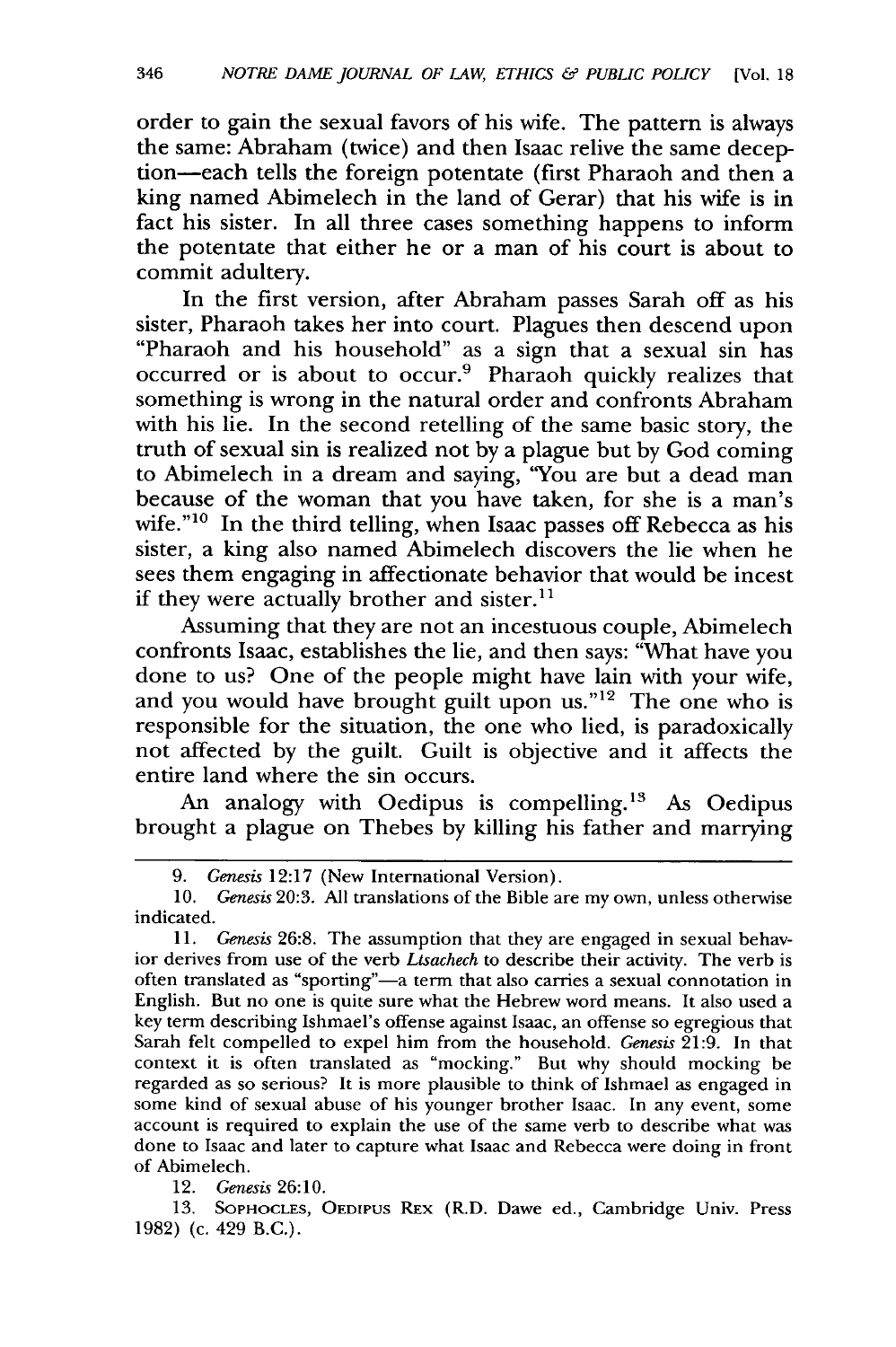his mother, Isaac brings guilt on the land of Abimelech. The existence of the stain invites reflection about its cause, and the investigation into the cause, of course, provides the structure of Sophocles' play Oedipus Rex. The striking difference between the Greek and the Hebrew story, however, lies in the personal reaction to the incident that brings or threatens to bring the stain on the land. Oedipus puts out his eyes with his wife Jocasta's brooch and goes into voluntary exile. The text tells us nothing about Isaac's feeling for having brought about this situation of potential stain and pollution.

In the second telling of this story, when it is Abraham rather than Isaac who engages in the lie, Abimelech says something similar to Abraham after the deception is revealed to the potentate in a dream: "What hast thou done unto us? And what have I offended thee, that thou hast brought on me and on my kingdom a great sin?"' 4 Here the key word is not *asham* but *chataah,* which is conventionally translated as sin.

As between these two references to a stain brought upon the land, there is a good reason for taking *asham'5* and not *chataah'6* as the first reference to "guilt." We find the same pattern in the use of the word *asham* as we have already noted in the use of *avon,* namely, a strong conceptual link between the ideas of guilt (or sin or iniquity) and of punishment. Like *avon, asham* refers ambiguously both to the deed and the effort to cleanse the world of its stain.

The term *asham* comes into prominence in chapter five of Leviticus, where we encounter the various forms of sacrifice necessary to cleanse the world of its various forms of pollution.<sup>17</sup> *Asham* is the word used in this context to describe a whole range of sacrifices. The prescription is to bring a "guilt sacrifice" to atone for specific sins, and burnt offerings for others. The conceptual merging of the deed and the remedy validates the general biblical pattern. The easy interchange of the negative and the positive, the contamination and the decontamination, reveals a way of thinking totally different from the modern conception of guilt.

Walter Burkert, a distinguished historian of Greek religion and culture, has a different take on this easy association of guilt and punishment in the ancient world. He suggests that those

<sup>14.</sup> *Genesis* 20:9 (King James Version).

<sup>15.</sup> *Genesis* 26:10.

<sup>16.</sup> *Genesis* 20:9.

*<sup>17.</sup> Leviticus* 5:6 ("And he shall bring his guilt offering to the Lord for the sin that he has sinned.").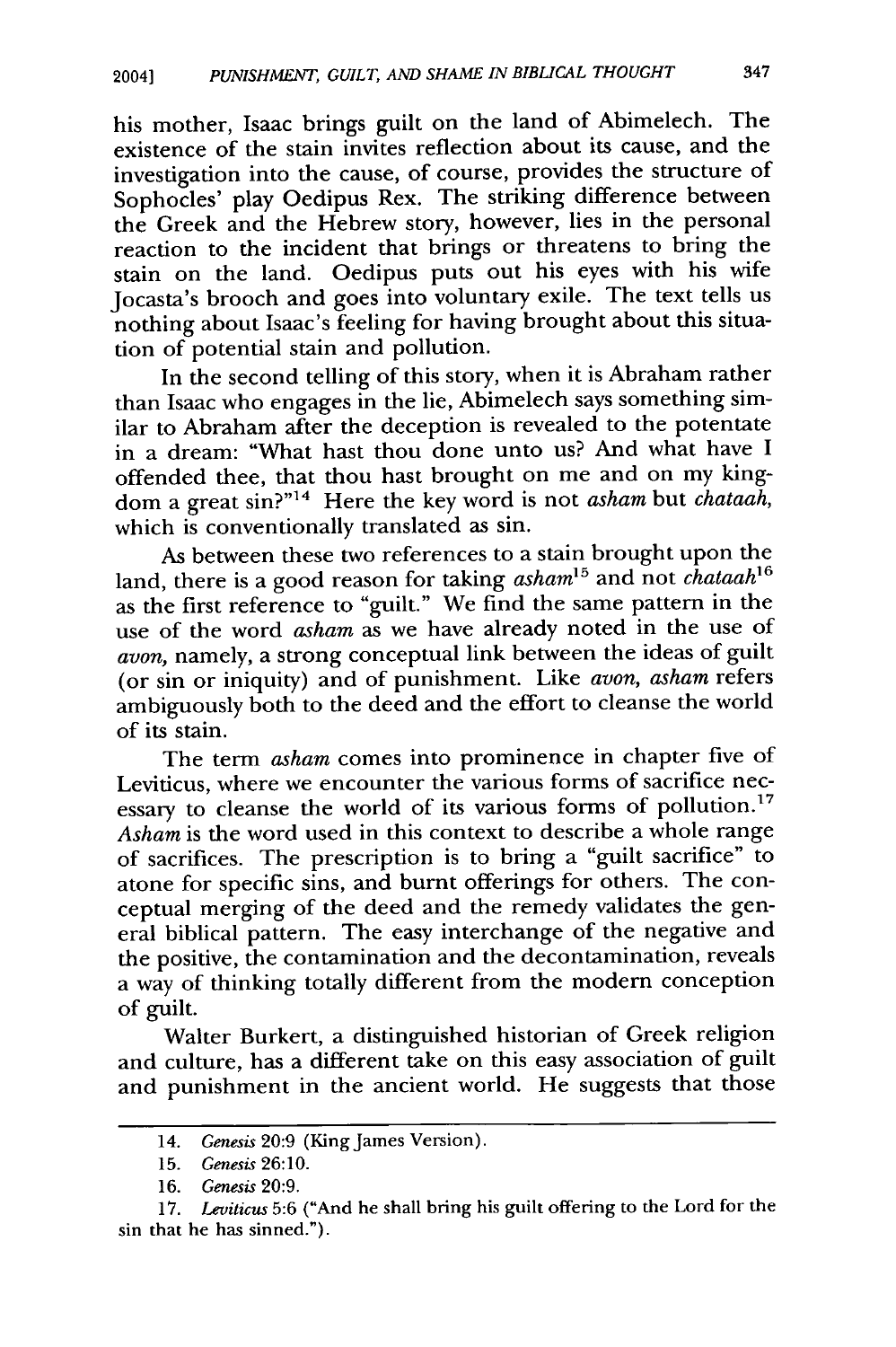who committed the offense requiring a sacrificial response actually tendered personal feelings of guilt and projected these subjective feelings onto the sacrifice.<sup>18</sup> Though I was once skeptical of this thesis as it applied to the book of Exodus, I now think the matter is more complex than I once thought.<sup>19</sup>

The book of Genesis is ambivalent about whether guilt is appropriately accompanied by feelings of guilt or whether there might be feelings of guilt without any external pollution. Adam and Eve might feel shame after they eat of the forbidden fruit and discover their nakedness but there is no sign that they feel guilt for having disobeyed God. Yet when Joseph's brothers learn that the sibling they tried to kill is alive, well, and prospering, they cry in guilt for having ignored his pleas for help.<sup>20</sup> This tension within the book of Genesis reflects a dichotomy that is generally assumed to juxtapose an ancient with a modern understanding of guilt.

## II. FEELING GUILTY FOR WRONGDOING

In the modern approach to guilt, the focus is not on pollu- tion but on the feelings of those who are guilty. The shift has been from its external impact of guilt on the world to the inner, human experience. The disengagement of the inner feeling from reality has led to the supposedly modern phenomenon of free-floating guilt, as exemplified in Kafka's novel, The Trial.<sup>21</sup> Joseph K. expects to be tried for something, but he does not know what. In another form of disengagement-this time both from the impact of the action and from the actor's sentimentwe now acknowledge that a suspect might be guilty even if he does not feel anything and resolutely protests his innocence.

A careful reading of the Joseph story reveals that this way of thinking is not uniquely modern. It is found in the book of Genesis as well. To grasp the alternative model of *asham* or guilt presented in the Joseph story, we should review the first part of the tale in *Genesis.22*

The saga begins with a built-in conflict between Joseph and his ten elder brothers. Jacob, their father, loves Joseph more than the others and the ten are jealous. When some receive

<sup>18.</sup> Walter Burkert, *Greek Tragedy and Sacrificial Ritual*, 7 GREEK ROMAN & BYZANTINE STUD. 87, 112 (1966) (noting that "the community is knit together in the common experience of shock and guilt" at the time of sacrifices).

<sup>19.</sup> For my earlier views, see Fletcher, *supra* note 3.

<sup>20.</sup> *Genesis* 42:21.

<sup>21.</sup> FRANZ KAFKA, **HE** TRIAL (Breon Mitchell trans., Schocken Books 1998) (1925).

<sup>22.</sup> *Genesis* 37, 39-42.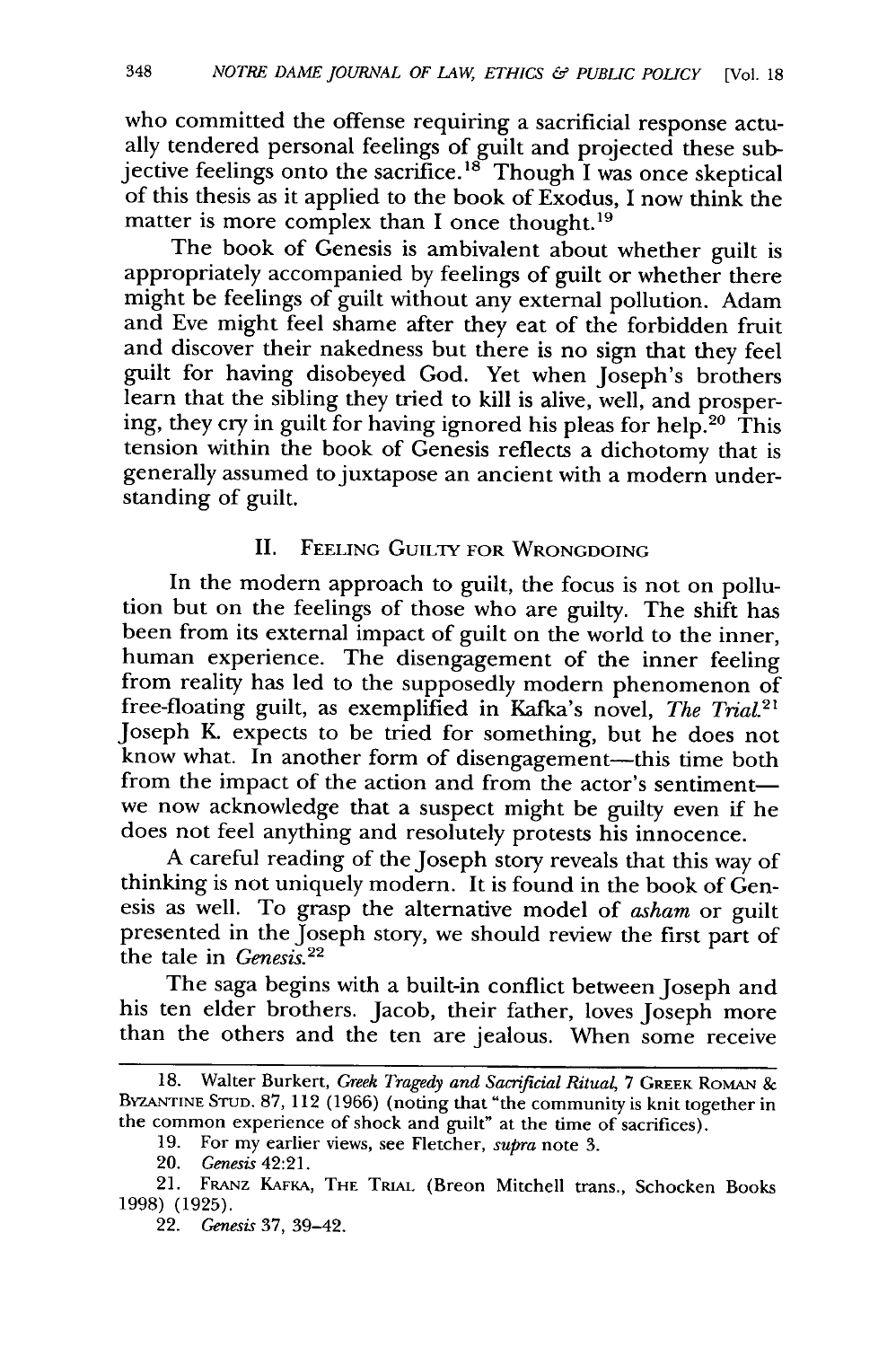more love than others, as Abel was favored by God, we can expect enmity between brothers. The conflict among the sons of Jacob becomes more acute when Joseph relates two dreams, which his brothers interpret as a fantasy of domination over them. As the astute German commentator Claus Westermann points out, this was a startling new political idea-namely, that one brother could acquire a superior political status to his siblings.<sup>23</sup> The brothers throw him into a pit and conspire to kill him, but Reuben, the eldest, protests the plan to kill Joseph and suggests that they merely leave him to die. This they do, and then sit down to break bread, as though they were celebrating Joseph's demise. At that point Judah sees a caravan of Ishmaelites approaching and realizes that it might be better to sell Joseph to the voyagers rather than kill him and conceal their act. Apparently, it does not occur to him that selling their brother into slavery is also a wrong that they would have to conceal from Jacob and others. Before the brothers can realize Judah's plan, a band of Midianites pass by. And some group (the text is ambiguous on this point) lifts Joseph out of the pit and sells him to one of the passing caravans headed for Egypt.

Reuben discovers that Joseph has been taken and tears his clothes in distress. To cover up their crime, the brothers then dip Joseph's coat-Jacob's gift of love-in the blood of a slaughtered goat and take it to Jacob as proof of Joseph's death. The traveling merchants sell Joseph into the service of Potiphar, an Egyptian official.

This is the end of the passage recounting the tale of crime and betrayal. It is worth noting that no one in this story acts as an individual. Only a collective acts in throwing Joseph into the pit, and later, in lifting him out. The brothers function as a unit. Even when Reuben protests, he speaks in the first person plural. The next segment of the saga traces Joseph's rise to political power in Egypt. When he meets his brothers again, at least a decade later, he is the "governor over the land."<sup>24</sup> With a famine in Canaan, Jacob sends ten of the brothers, excluding the youngest Benjamin, to find food in Egypt. When they encounter Joseph, the ten bow down to him without recognizing him, but Joseph recognizes them and recalls the dream.<sup>25</sup>

There follows a conversation in Genesis that leads to the brothers recognizing their guilt for the way they committed a

<sup>23.</sup> **CLAUS WESTERMANN, DIE JOSEPH-ERZAHLUNG: ELF** BIBELARBEITEN **ZU** GENESIS 37-50, at 24 (1990).

<sup>24.</sup> *Genesis* 42:6 (King James Version).

<sup>25.</sup> *Genesis* 42:8-9.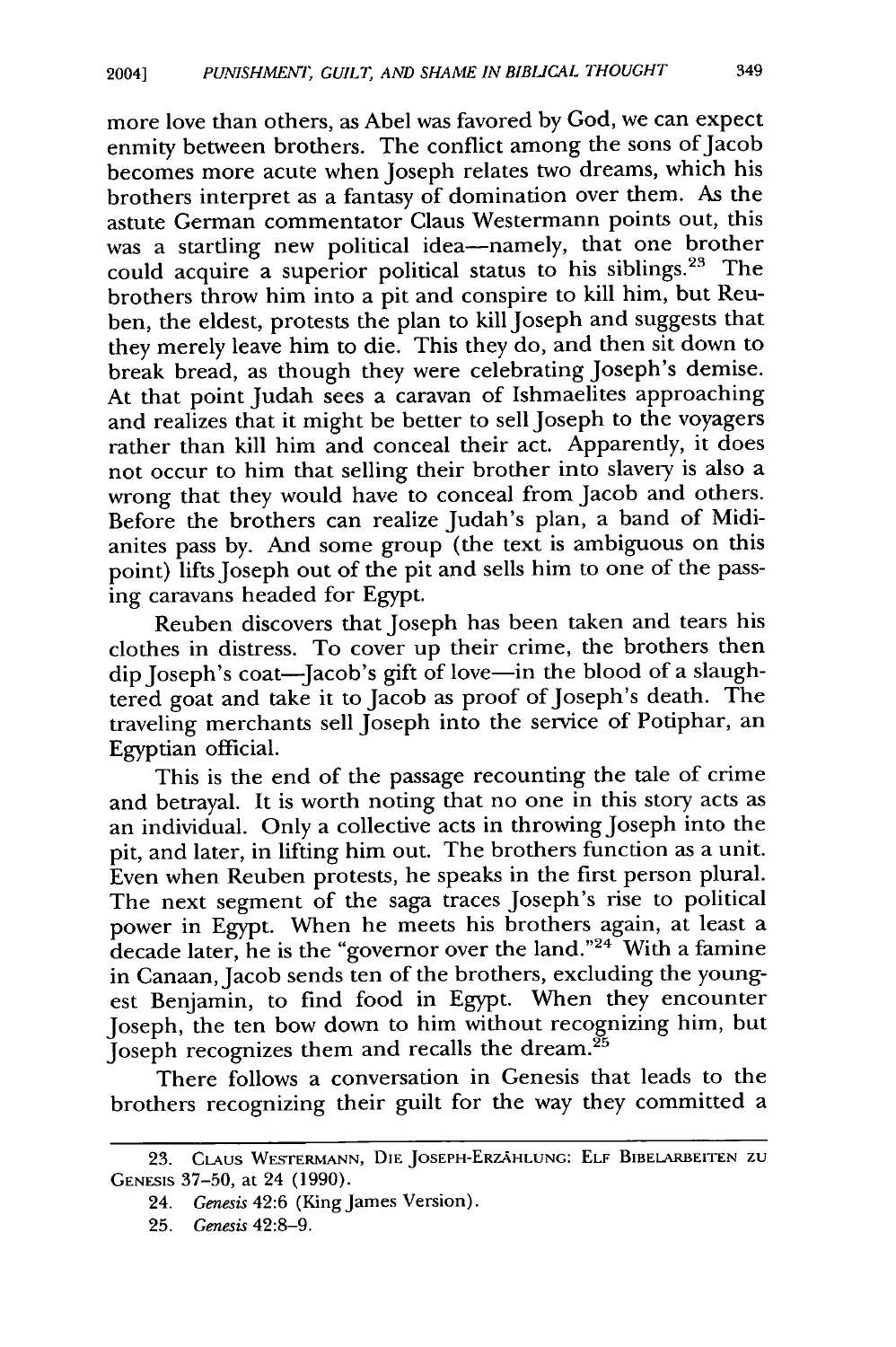crime toward Joseph.26 The word used for guilt in this context is the same as used in the story of Abimelech and Isaac. The process by which they come to confess their guilt is one of the most remarkable interactions in the corpus of biblical literature. Joseph stages both a conversation and a physical environment that leads his brothers to understand the moral dimension of the way they had treated Joseph.

The first step in the interaction is Joseph's accusing the brothers of being spies. It is hard to know whether Joseph himself believes the charge to be true or whether he is testing his brothers. With his usual political insight, Westermann points out that spying is a characteristic feature of nations, not of families. $27$ Joseph himself is acting as the officer of a state; his accusation of spying is designed to find out whether the brothers are also acting on behalf of a state or whether they identify themselves as a family rather than a nation. The brothers defend themselves against the charge by claiming that they are "the sons of one man in Canaan."<sup>28</sup> The Westermann thesis explains this response but it seems strained nonetheless—individuals and informal groups do, in fact, sometimes spy on each other.

A totally different approach to the accusation begins with the motive that Joseph attributes to the spying, namely, "to see<br>the nakedness of the land."<sup>29</sup> The sexual overtones of the word the nakedness of the land."29 The sexual overtones of the word "nakedness" suggest an analogy with the earlier intervention of the brothers, the "sons of Jacob," to reclaim their sister Dinah from the house of Schechem. Whether that rescue was deceitful and improper or not, the brothers thereby demonstrated their loyalty to members of the clan. By suggesting sexual overtones to the mission of his ten brothers, Joseph might be revealing his own yearning that they have to come to take him as they had schemed and fought to hold onto Dinah in Chapter 34 of *Genesis.30*

28. *Genesis* 42:13.

30. I am indebted to Rabbi David Silber for this interpretation.

<sup>26.</sup> *Genesis* 42:9-21.

<sup>27.</sup> **WESTERMANN,** *supra* note 23, at 73. In the first translation of the Bible into German, Martin Luther opted for a different term altogether. He translates the Hebrew term as *"Kundschafter,"* which means something like "investigator." *See* **DIE HEILIGE** SCHRIFr, *supra* note 6, at 1 Mose 42:9 (1967).

<sup>29.</sup> The French Jewish translator André Chouraqui captures the sexual dimensions nicely in his translation: *Vous tes venus pour voir le sexe de la terre. See* LA BIBLE, *Entête* 42:12 (André Chouraqui trans., 1989). The sexual association is missing in Luther's translation, where the passage is rendered as the "investigators" coming to see "where the land is open." **DIE HEILIGE SCHRIFT,** *supra* note 6, at 1 *Mose* 42:12 **.**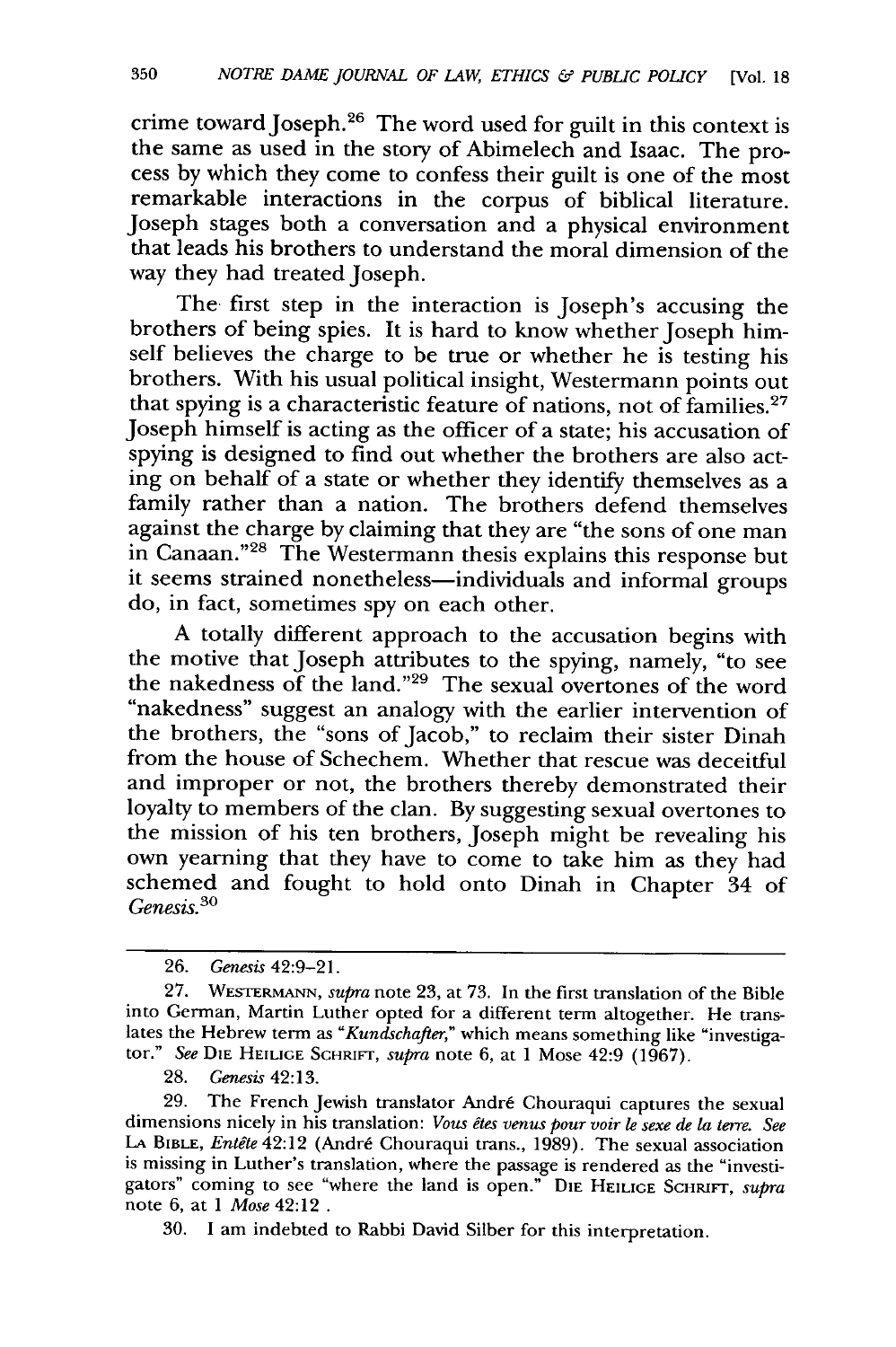The problematic aspect of the brothers' response to the spying charge is the seemingly gratuitous addition to their claims to be all the sons of one father: "[T]he youngest is now with his  $f$ ather, and one is absent."<sup>31</sup> This admission gives Joseph the opportunity to stage a dramatic recreation of one brother's being absent. First, he suggests that the brothers send one of their group to fetch their brother Benjamin. And then he immediately makes it impossible for them to act on this suggestion by locking them up for three days. He plants the idea that they deprive themselves of another one of their number by sending him on a mission to Canaan and then he reminds them of what they did to Joseph by throwing them all into confinement.

Then Joseph appears to them and makes a remarkable appeal to moral conscience. He is about to change the proposal but introduces his shift by saying "I fear God."<sup>32</sup> The equivalent one would use today would be, "I am a moral person." Or: "I answer to a higher power." For example, when the midwives in Egypt refused to obey Pharaoh's command to kill all the male children born to Jewish women, they are described as "fearing God."33 Joseph implicitly appeals to his brothers to bring to bear their own moral conscience.

As a "moral person," Joseph tell his brothers that they should take grain back to Canaan and fetch Benjamin but that they should leave one brother with him as a surety. At this point the brothers are moved to confess: "And they said to one another: But we are guilty *[asham* in the plural form] concerning our brother."34 They experience an awakening of conscience. Though they thought they knew what they had done, they appreciate its meaning for the first time.

Moral transformations rarely arise from a finite set of factors. In this case we can point at most to a set that separately or in combination might have generated the brothers' realization that they had committed a great wrong. They are: (1) their spending three days in confinement, which somehow brought home to them the experience of Joseph in the pit, (2) Joseph's invoking the idea of "fearing God," (3) Joseph's playing on their incompleteness as a set of brothers, first by insisting that they bring Benjamin down to Egypt, then suggesting that they send home to fetch him, and finally requiring that one be left behind while the others seek to complete their numbers, and (4) finally,

<sup>31.</sup> *Genesis* 42:31.

<sup>32.</sup> *Genesis* 42:18 (King James Version).

<sup>33.</sup> *Exodus* 1:17.

<sup>34.</sup> *Genesis* 42:21.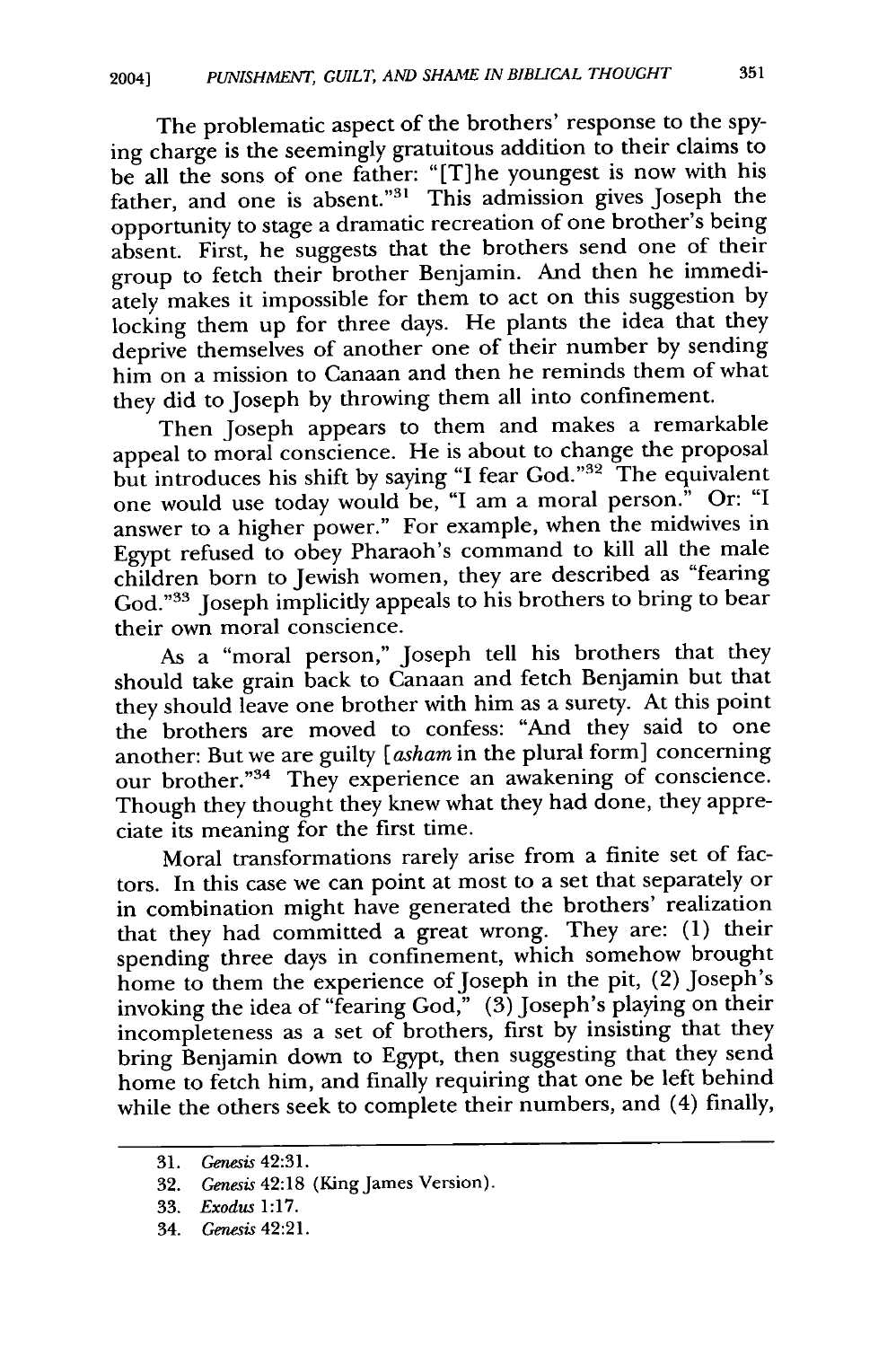and speculatively, the possibility that Joseph himself planted the seed by expressing a longing to be rescued as Dinah had been. The beauty of the text is enabling us to understand that this human breakthrough could have happened without understanding the process of moral change.

What they do feel guilty about? Reuben suggests that they should feel guilty about having killed Joseph. He says that his "blood must be redeemed," which is a classic biblical formula for punishing homicide.<sup>35</sup> That is what Reuben originally believed and perhaps what the other brothers also believed from the very beginning. $36$ 

Significantly, however, the other brothers interpret their guilt at a more abstract level. It is not about either throwing him<br>into the pit with the intention of either killing him or of letting him die in the pit. Their guilt attaches to having nominally heard but ignored his cries of anguish: "[T]hat we saw the anguish of his soul and we not hear."37

This subtle relocation of the guilt could either be trivial or profound. The trivial version derives from the way the brothers use their declaration of guilt to explain their current misery: Because we ignored his pleas, "our anguish has come over us."<sup>38</sup> Thus, they rationalize their anguish as a response to their ignor- ing someone else's anguish. This converts their confession of guilt into a tactical mistake about controlling their personal fate.

The more profound interpretation of locating the brothers' guilt in not hearing Joseph brings to bear a refined view of free-<br>dom of the will, a view generally associated in contemporary philosophy with Harry Frankfurt.<sup>39</sup> By analogy to the idea of second-order volitions as the mechanism for regulating and resisting first-order impulses, we should think of guilt as a second-order failure to resist our baser impulses. It is understandable that the brothers would want to kill one of their own who sought to rule over them, but they have resisted their base homicidal impulses. Their second-order volition should have been to heed Joseph's appeal for compassion. It does not matter much

<sup>35.</sup> *See Genesis* 9:6 ("Whoever spills the blood of a human being, by a human being will his blood be spilled."). On the magical significance of releasing the blood of the decedent, see **DAVID DAUBE, STUDIES IN** BIBLICAL LAW 122-23 (1947).

<sup>36.</sup> This assumption would contradict the widely held view that the brothers sold Joseph into slavery. *See Acts* 7:9.

<sup>37.</sup> *Genesis* 42:21.

<sup>38.</sup> *Id.*

<sup>39.</sup> *See generally* HARRY **G.** FRANKFURT, THE IMPORTANCE OF WHAT WE CARE **ABOUT** (1988).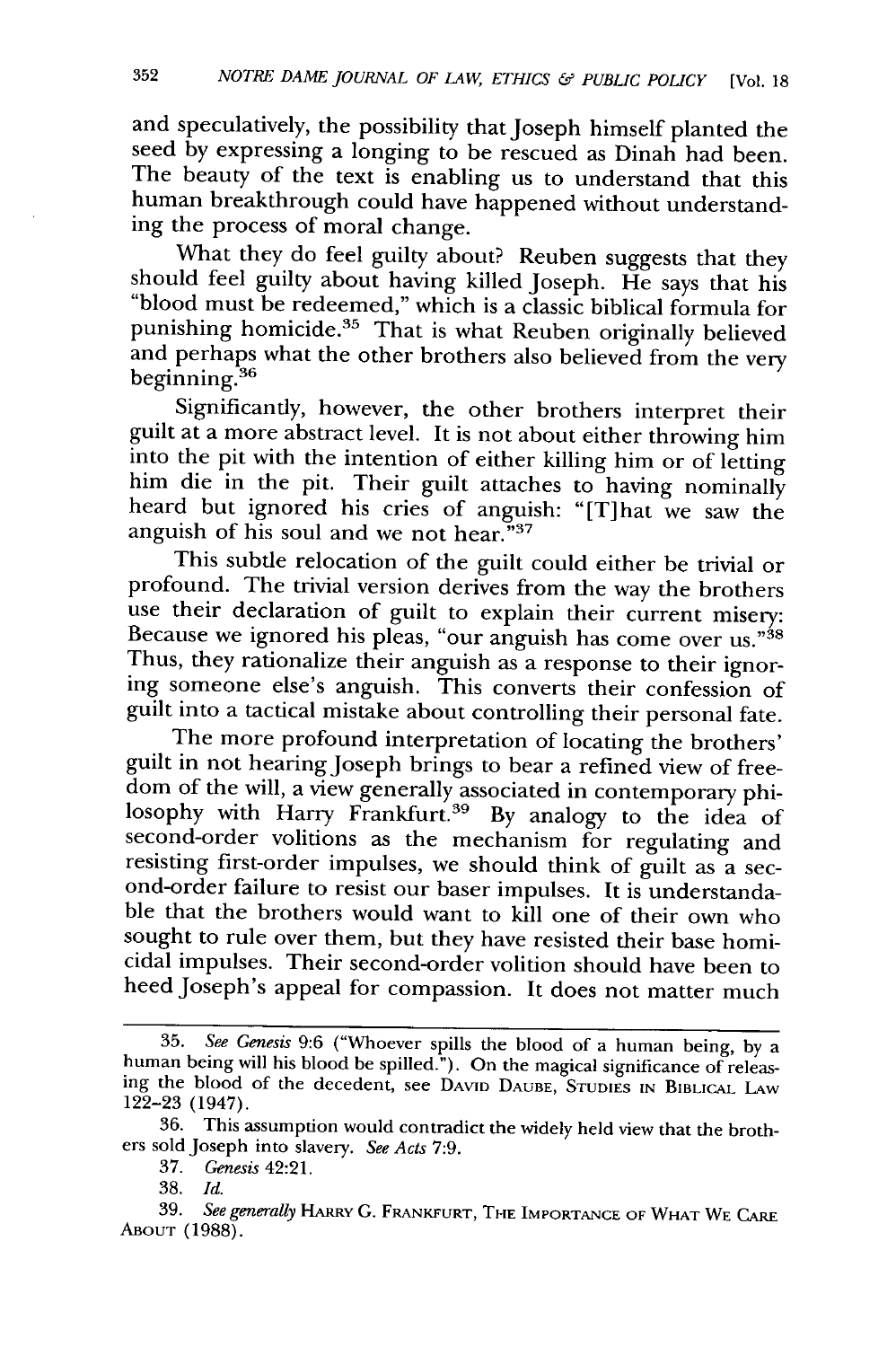whether that appeal is implicit in Joseph's humanity or whether it is articulated as cries for help. The point is that the brothers did not hear it.

The metaphor of hearing fits the situation perfectly. We "hear the voice" of conscience rather than read an image of conscience in our mind and thus it makes sense for the brothers to associate hearing with understanding the moral dimension of their actions. Further, Jewish theology emphasizes hearing over sight in the relationship with God. This is evident in Moses' confrontation with God on Mount Sinai and in the liturgical demand on Israel to "hear" and understand that God is one. By contrast, Christianity emphasizes the sense of sight and the role of images, particularly of Jesus on the cross, in sustaining faith.

### III. **THE CONFLICTING** PARADIGMS OF GUILT

In these portions of Genesis, we encounter radically opposed conceptions of guilt. The first view is that guilt is associated with pollution in the objective sphere; the second, with feelings in the subjective realm. Along with this contrast go several others. Guilt-as-pollution is a fixed quantity, the same for everyone; guilt-as-feeling is a matter of degree, different in each person. Although both of these ideas are present in Genesis, only the subjective view has survived in our conscious thinking about criminal liability.

The assumption of modern criminal law is that some people are more guilty than others. Their relative degrees of guilt depend on two factors: first, how much they contribute or how close they come to causing physical harm, and second, their internal knowledge of the action and its risks. The principal who controls the actions leading to harm is more guilty than the accessory who merely aids in execution of the plan. Those who take risks intentionally are worse than those who do so inadvertently. These assumptions about relative guilt are built into the modem way of thinking about crime and punishment.

These shifts from the external to the internal, and from the categorical to the scalar, account for another conceptual reorientation. Guilt-as-pollution was connected with a particular kind of response-the sacrifice of animals in a religious ritual. In the modern, secular understanding of guilt, the linkage is not with sacrifice in the Temple but with punishment prescribed in court. As sacrifice functions as means of cleansing the world of pollution, punishment has the symbolic effect of canceling out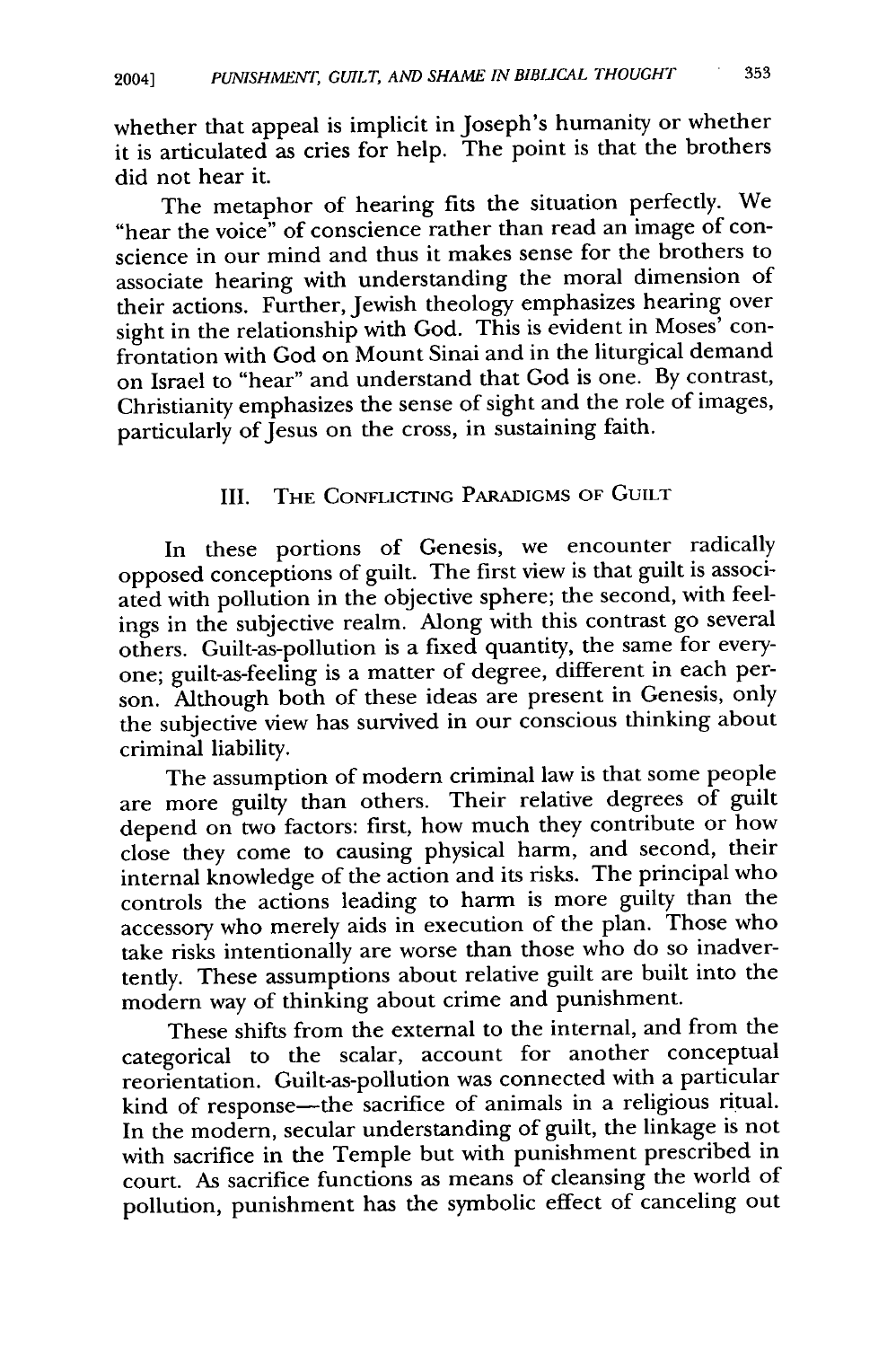the crime. As Michel Foucault put it, punishment reenacts the crime and thus rids the world of the pollution it represents.<sup>40</sup>

This way of thinking about punishment carries forward and transmutes the conception of guilt-as-pollution. It follows that precisely as stains need to be eradicated, the guilty need to be punished. As Oedipus and Abimelech are paradigmatic figures for the theory of guilt-as-pollution, Raskolnikov is the exemplar of the modern man who knows precisely what he has done but fails initially to grasp the moral qualities of his actions.<sup>41</sup> He captures the existential situation of all terrorists and ideological killers who know precisely what they have done but who have yet to discover their guilt for having put their hand to evil. The process of discovery carries with it the sudden explosion of truth. Repression caves in, and truth overwhelms. The reaction can often be violent, as in the case of Oedipus. Or it can be therapeutic and lead to a reconciliation with the victims or with one's self.

The Joseph story is arguably an example of the therapeutic response, a precursor to the Truth and Reconciliation Commission as an alternative to punishment in the transition to democracy. Though Reuben thinks that Joseph's blood must be redeemed by punishment,<sup>42</sup> in fact no blood was spilled and no irreversible harm occurred to Joseph. The narrative leads not to punishment but to reconciliation. Though the brothers are united in the end, those who have wronged Joseph still fear him.<sup>43</sup> Their guilt is never fully expunged.

#### IV. SHAME IN GENESIS

In the modern approach to guilt, we are more likely to begin with our feelings than follow the pattern of the ancients and infer guilt for a plague or from a vision of God in a dream. As we know from the tale of Joseph, however, it is difficult to rely on feelings of guilt to generate an inference of guilt in fact-the feelings thrive on psychological sources other than actions that might occasion guilt for sins and crimes actually committed.

The centrality of the self in modern thought has led to a general tendency to think about shame in place of guilt. If sin and pollution are the favored foci of the ancients, shame has

<sup>40.</sup> **MICHEL** FOUCAULT, **DISCIPLINE AND PUNISH:** THE BIRTH OF THE PRISON 45 (Alan Sheridan trans., Vintage Books 1979) (1975).

<sup>41.</sup> *See* FYODOR DOSTOEVSKY, **CRIME AND PUNISHMENT** (David McDuff trans., Penguin Books 1991) (1866).

*<sup>42.</sup>* Genesis 42:24.

<sup>43.</sup> Genesis 50:15.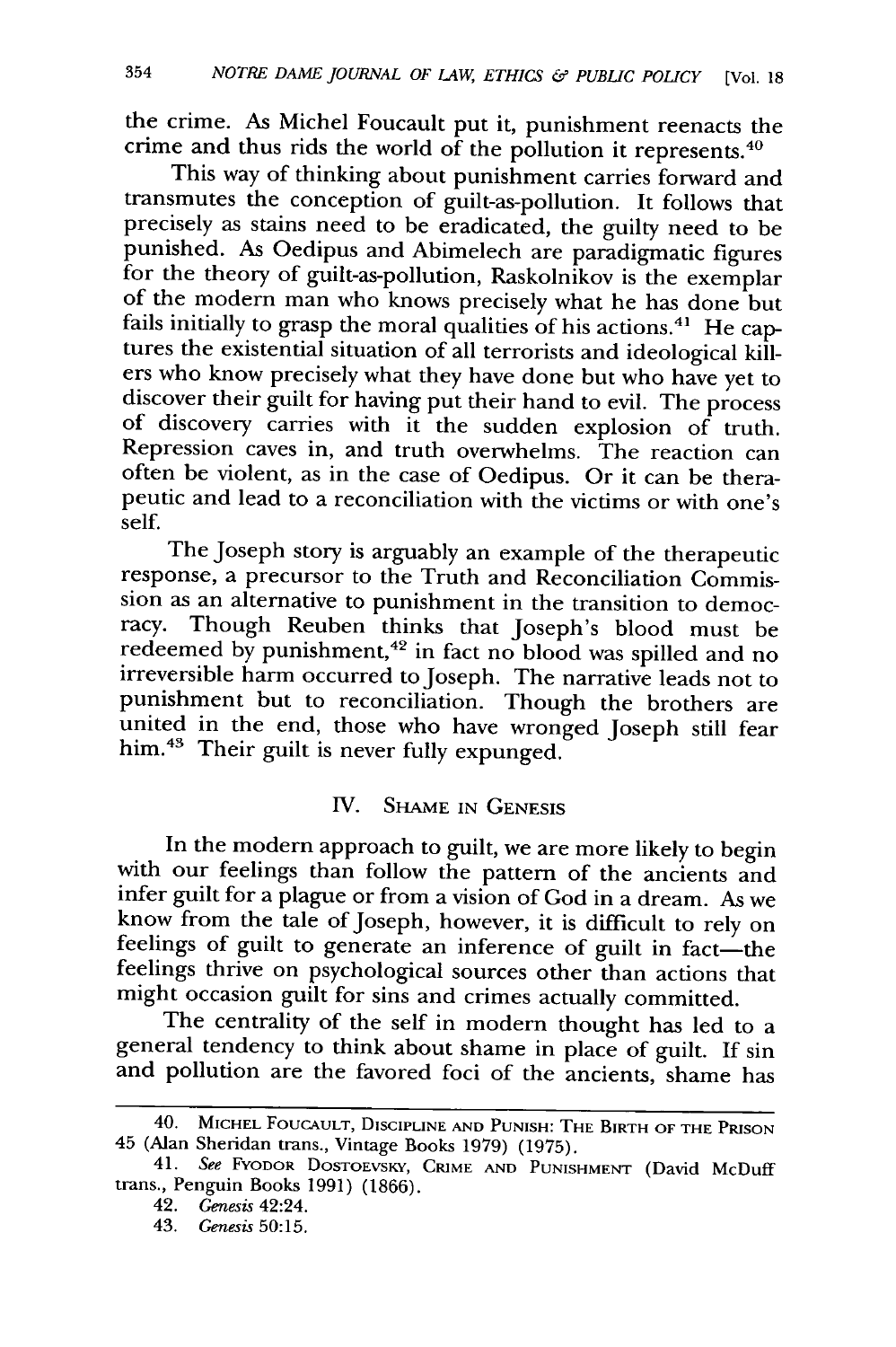become the pet theme not only of contemporary psychiatry but of philosophers and social critics attempting to come to grips with crimes of the past.

Some rather simple distinctions hold between shame and guilt. People feel shame for who and what they are, and guilt for what they have done. Shame is felt in the eyes of others, real or imagined, and for that reason is associated with seeing and being seen (recall Oedipus putting out his eyes). Guilt is experienced as the voice of conscience and therefore associated with the hearing. Shame can often be irrational. For example, a hunchback might feel ashamed for the contortions of his body, though there is no suggestion of personal responsibility. You can feel shame about the behavior of other people over which you have no control at all. Guilt, by contrast, has some connection to morality, to right and wrong, to sources of conscience based on rational criteria.

The sense of shame in the biblical context hardly differs from the contemporary understanding. The leading pair of passages frame the eating of the forbidden fruit by Adam and Eve. Before they eat of the fruit, we encounter a negative reference to shame: "And they were both naked, the man and his wife, and were not ashamed."<sup>44</sup> After they eat of the fruit, the reaction seems to be the opposite: "And the eyes of them both were opened, and they knew that they were naked; and they sewed fig leaves together, and made themselves aprons."<sup>45</sup> The text does not tell that they felt ashamed after eating the fruit, but this is seemingly always inferred from their covering their genitals immediately upon becoming aware of their nakedness. The strong connection between the eyes and the sense of shame also supports the reading of shame into the text after the eating of the fruit.

The sentiment that you would expect Adam and Eve to have is not shame but guilt. After all, they had just engaged in radical disobedience of God's command. In the Christian theory they are responsible for the "Fall" of humankind. They corrupt the species and bring death into the world.<sup>46</sup> This is an occasion for guilt, if anything is. And yet we read exclusively about a reaction of shame.

The core experience of shame is feeling exposed, subject to the gaze of another. There is no suggestion in the text that either Adam or Eve judged each other harshly, blamed each

<sup>44.</sup> *Genesis* 2:25 (King James Version).

<sup>45.</sup> *Genesis* 3:7 (King James Version).

<sup>46.</sup> Romans 5:12.